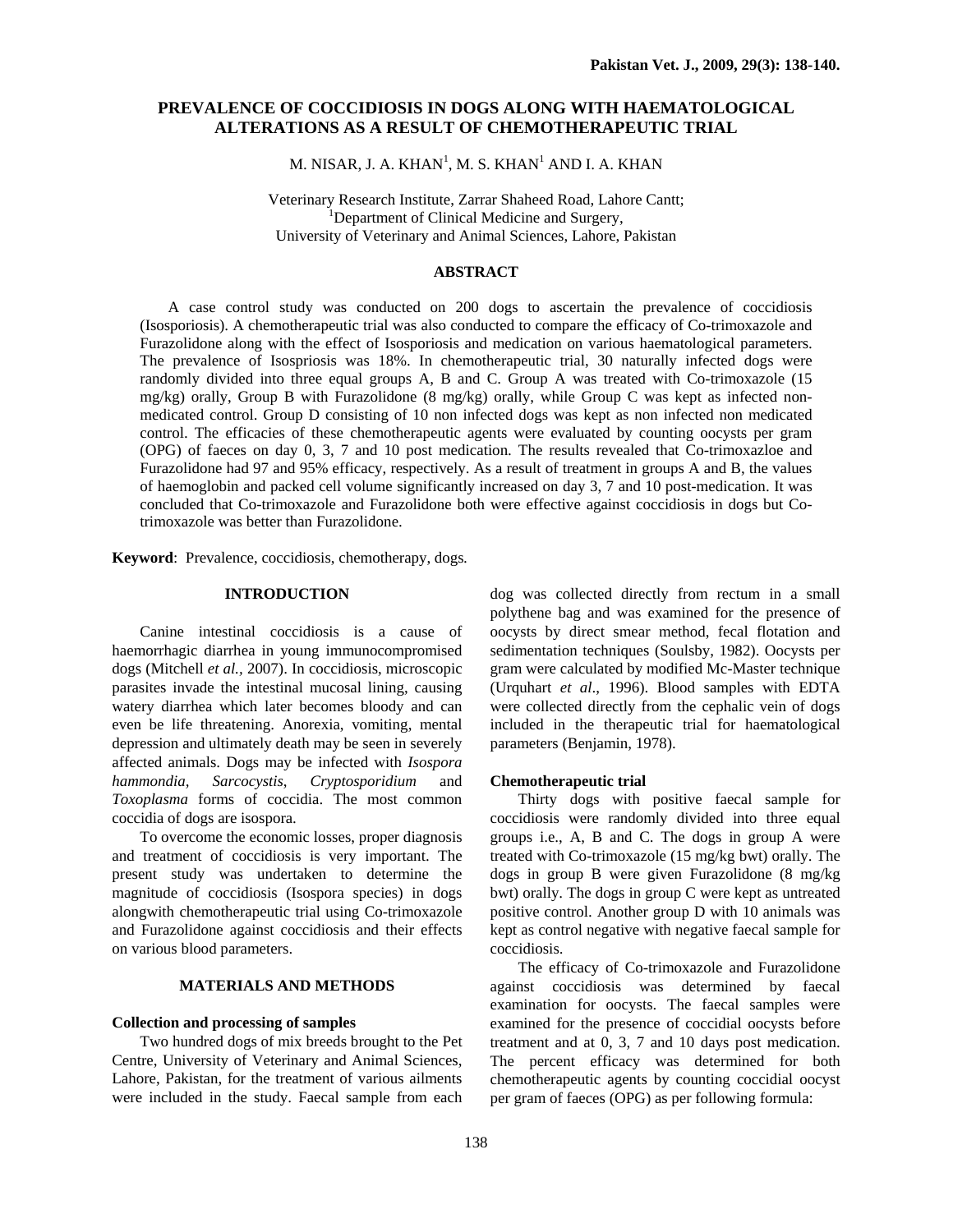Percentage = Reduction of oocyst per gram  $X$  100 efficacyOPG before medication

 The blood parameters including haemoglobin concentration (Hb) and packed cell volume (PCV) were determined by Sahlis method (Coles, 1986) and microhematocrit method (Benjamin, 1978), respectively on zero, 3, 7 and 10 day post medication.

### **Statistical analysis**

Data thus obtained were subjected to one way analysis of variance (Steel and Torrie, 1982) and Tukeys pair wise comparison test (Gerry and Keough, 2002) were used for multiple mean comparisons.

# **RESULTS AND DISCUSSION**

On the basis of faecal examination, the prevalence of coccidiosis (Isosporiosis) in dogs included in the study was 18%. The results are in close agreement with those of Anene *et al.* (1996), who reported the prevalence of Isosporiasis in dogs as 18.3%.

The prevalence in the present study was quite high compared to the findings of Buehl *et al.* (2006), who reported 8.7% prevalence of coccidiosis in dogs. This could be attributed to irregular use of anti-coccidal drugs, breeds, geographic conditions and awareness of the owners about the disease. However, Penzhorn *et al.* (1992) reported prevalence of coccidiosis as 26% in German shepherd bitches and 51.7% in their litters.

# **Chemotherapy**

The marked decrease in OPG was observed as a result of medication with both therapeutic agents. The mean pretreatment OPG of group A was 1,110 that decreased to 64, 90 and 97% on  $3<sup>rd</sup>$ ,  $7<sup>th</sup>$  and  $10<sup>th</sup>$  day after administration of Co-trimoxazole. The mean pretreatment OPG of group B was 1,145 that decreased to 63, 89.8 and 95% on  $3^{\text{rd}}$ ,  $7^{\text{th}}$  and  $10^{\text{th}}$  day after administration of Furazolidone. However, in untreated group C the mean OPG at the start of the trial was 1,005 that increased up to 30, 34.33 and 61.19% at 3rd,

 $7<sup>th</sup>$  and  $10<sup>th</sup>$  day of trial (Table 1). The mean OPG of faeces of group D were found to be zero throughout the study because this group was non infective and non medicated (negative healthy control).

Statistically, there was non significant difference in OPG in groups A, B and C but these three groups had significantly higher OPG compared with group D before medication. After medication, groups A and B had lower OPG (P<0.05) compared with untreated control group C on day 3, 7 and 10 post treatment. Based on criteria of percentage reduction in the number of oocysts in faeces, it was observed that Cotrimoxazole was more effective (97%) compared to Furazolidone (95%) against coccidiosis (Isospora species) in dogs.

#### **Haematological studies**

The mean values of haemoglobin concentration (Hb) and packed cell volume (PCV) of groups A, B and C were lower than those for group D on day zero (P<0.05). After medication, the Hb concentration and PCV in groups A and B increased to the values of control negative, statistical analysis revealed non significant difference on  $10<sup>th</sup>$  day of medication between groups A, B and D; the difference was significant  $(P<0.05)$  when compared with group C (Tables 2 and 3). Hayat *et al.* (1990) and Mehmood *et al.* (2001) also reported a decrease in haemoglobin concentration and packed cell volume in animals affected with coccidiosis. The findings of the present study revealed that blood loss as a result of haemorrhagic enteritis due to Isosporiosis may be one of the inciting causes of anemia in affected dogs and may be helpful in preclinical diagnosis of Isosporiosis and other related coccidial infections.

# **Conclusions**

It was concluded from the results that both therapeutic agents are effective against coccidiosis in dogs. However, Co-trimoxazole gives better results than Furazolidone.

**Table 1: Faecal oocyst count on zero, 3rd, 7th and 10th day post medication** 

| <b>Groups</b> | <b>Chemotherapeutic agents</b> | Zero dav             | $3rd$ day               | $7th$ day          | $10^{\text{th}}$ day |  |  |  |
|---------------|--------------------------------|----------------------|-------------------------|--------------------|----------------------|--|--|--|
| A             | Co-trimoxazole                 | $1110.0^a \pm 308.9$ | $395.0^a \pm 106.6$     | $110^a \pm 69.9$   | $30.0^a \pm 48.3$    |  |  |  |
| B             | Furazolidone                   | $1145.0^a \pm 428.5$ | $425^{\rm a} \pm 120.8$ | $115^a \pm 53.0$   | $60.0^a \pm 65.8$    |  |  |  |
| $\mathbf C$   | Control (positive)             | $1005^a \pm 461.5$   | $1305.0^b \pm 215.3$    | $1350^b \pm 380.1$ | $1620.0^b + 255.2$   |  |  |  |
| D             | Control (negative)             | $0^{\rm b}$ ± 0.0    | $0^{\circ}$ ± 0.0       | $0^{\circ}$ ± 0.0  | $0^{\circ}$ ± 0.0    |  |  |  |

The means having different superscripts in the same column are significantly different (P<0.05).